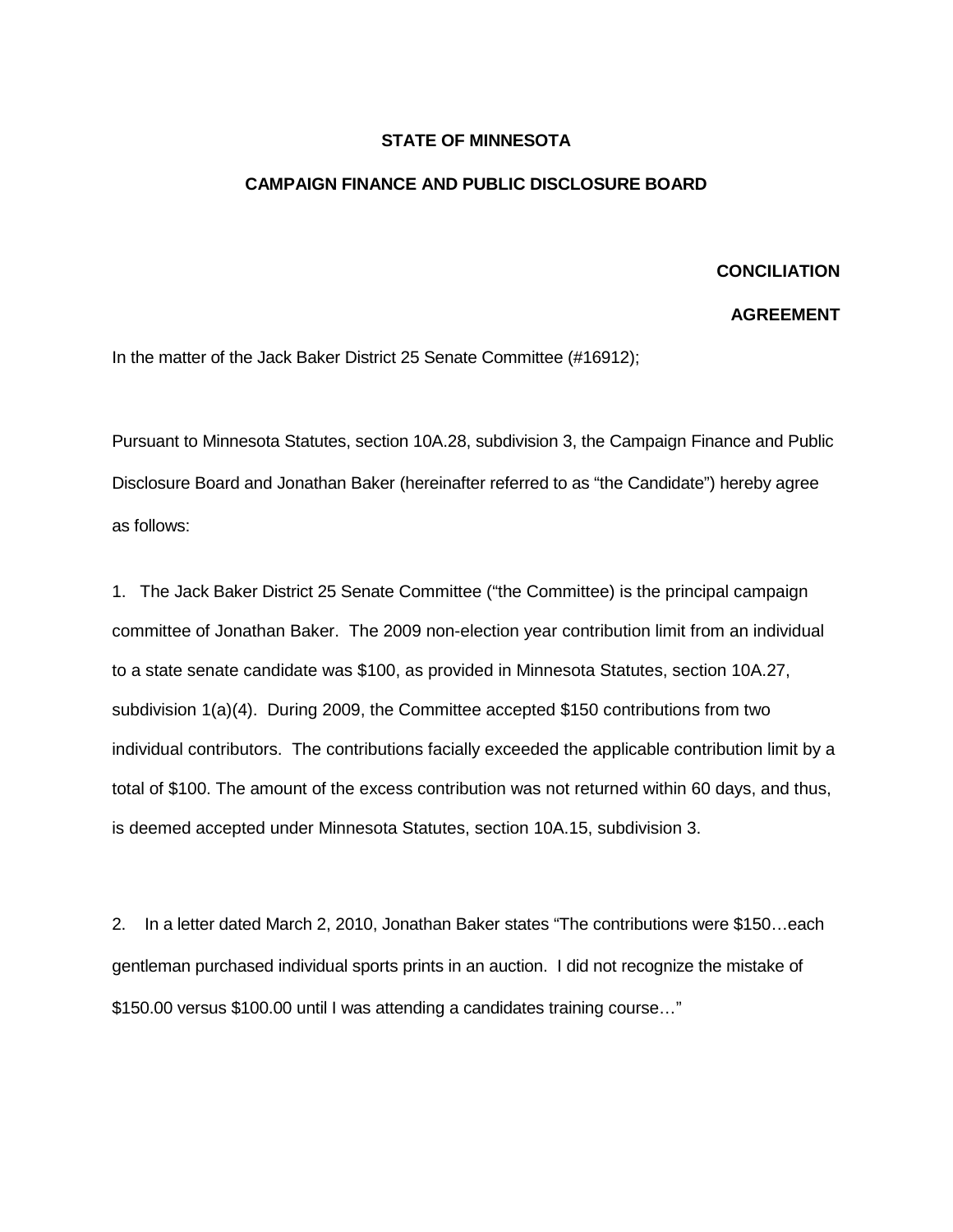3. Board records show that this is the first calendar year in which the Committee reported acceptance of a contribution that facially exceeded the applicable contribution limit. The Committee registered with the Board on June 29, 2009.

4. The parties agree that the Committee accepted and deposited excessive contributions from two individual contributors resulting in inadvertent violations of Minnesota Statutes, section 10A.27, subdivision 1(a)(5), in calendar year 2009.

5. The Committee has returned \$50 to each contributor. Copy of the checks used to return the contributions have been provided to the Board.

6. The Committee agrees to pay a civil penalty of \$200, two times the amount by which the contributions exceeded the applicable limit, to be paid to the Board for deposit in the general fund of the state. The assessment of a penalty of two times the amount of the violations recognizes that this matter involved facially excessive contributions.

7. The Committee hereby agrees to forward to the Board \$200 by check or money order payable to the STATE OF MINNESOTA within 30 days after the date this Agreement is signed by both parties. It is agreed by the parties that payment of the civil penalty of \$200 and this Conciliation Agreement will be a bar to any civil proceeding under Minnesota Statutes, section 10A.28, subdivisions 3 and 4.

8. It is further understood and agreed, however, that if the civil penalty of \$200 is not paid within the time specified in paragraph 7 above, the terms of this conciliation agreement will be violated